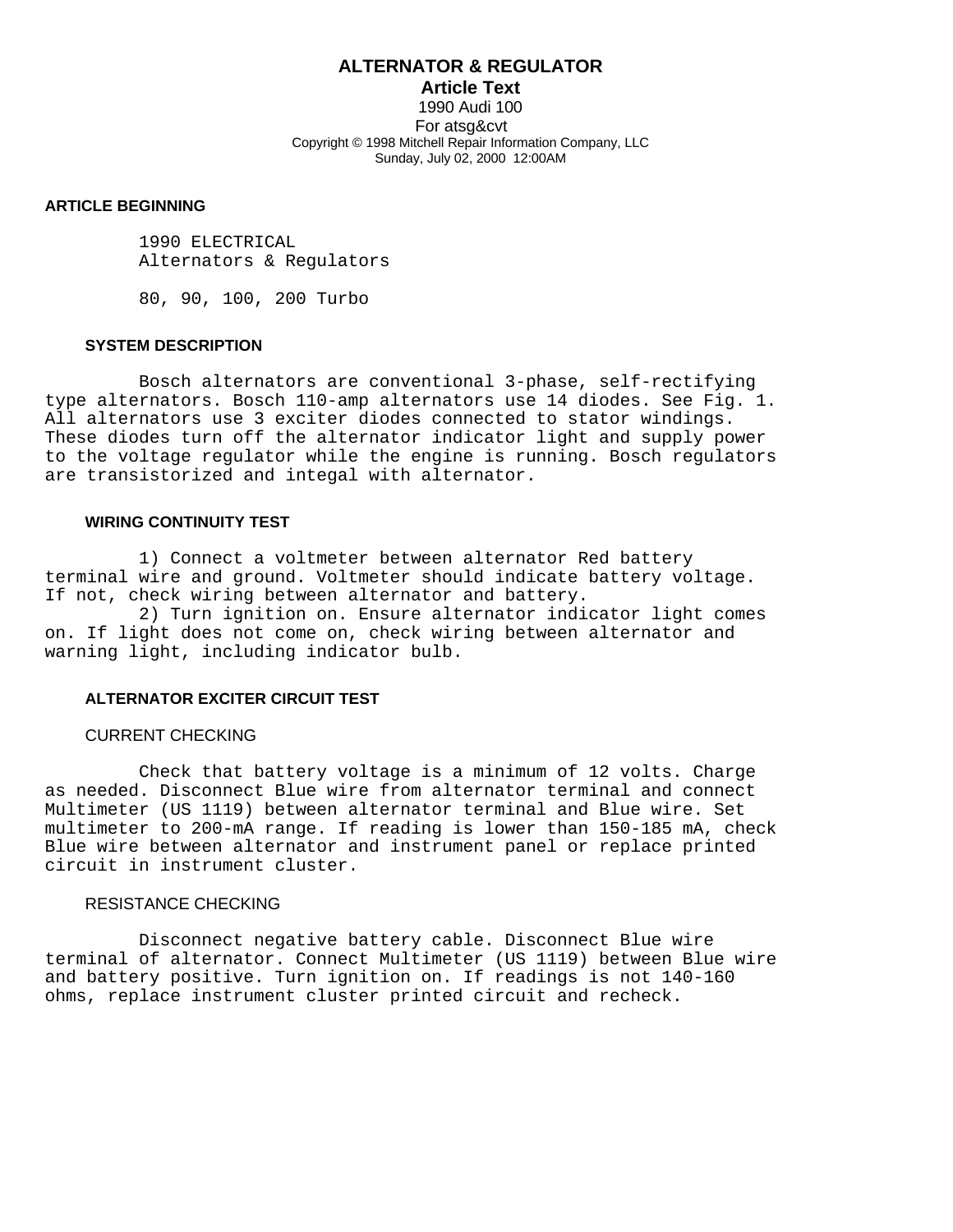

Fig. 1: Exploded View of Bosch 110-Amp Alternator

## OUTPUT CHECK

 1) Ensure connections at battery, alternator and starter are clean and tight. Ensure alternator, engine and body are properly grounded. Ensure alternator drive belt is tight and in good condition.

 2) Connect Ammeter/Voltmeter (VAT-40/60) or equivalent, following manufacturer's instructions. Connect voltmeter leads to battery terminals. Connect Green clamp (ammeter inductive pick-up) to alternator Brown/Yellow wire to battery (positive post). Start engine and allow to idle. Alternator output should be 20-30 amps.

 3) Repeat test at 2000 RPM. Alternator output should be 90- 110 amps or within 10 percent of manufacturer's specification. If alternator output is low, remove alternator for testing and repairs. If reading is 16-20 amps less than alternator rating, replace regulator and retest. If output is still low, repair or replace alternator.

## **DIODE ASSEMBLY BENCH TESTING**

 1) Place ohmmeter on x100 scale. Connect ohmmeter leads across B+ terminal and each of the 3 stator terminals, in turn. Reverse leads. Ohmmeter should indicate continuity in one direction only.

 2) Connect ohmmeter leads across negative plate and each of the 3 stator terminals, in turn. See Fig. 2. Reverse leads. Ohmmeter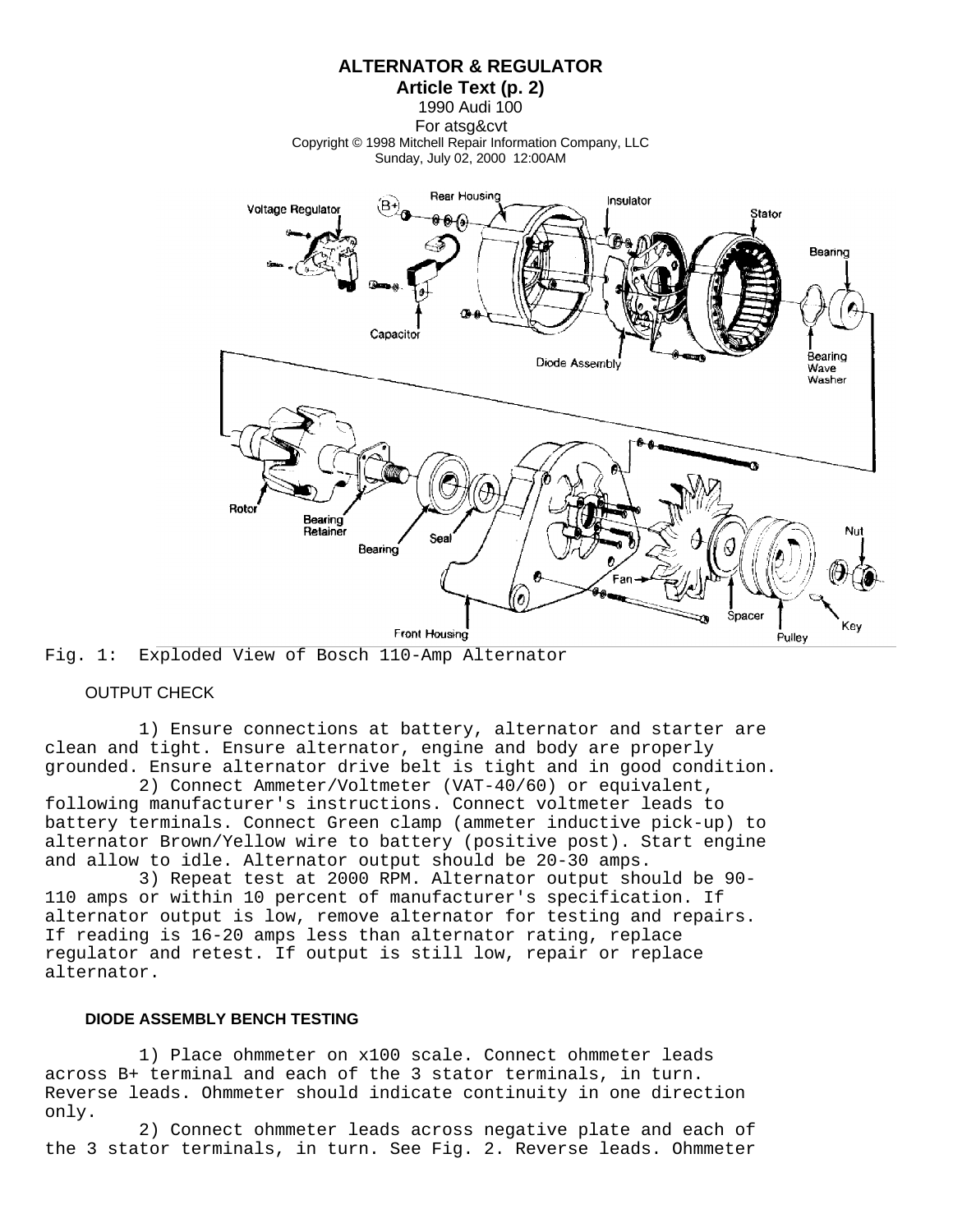# **ALTERNATOR & REGULATOR**

**Article Text (p. 3)**

1990 Audi 100 For atsg&cvt Copyright © 1998 Mitchell Repair Information Company, LLC Sunday, July 02, 2000 12:00AM

should indicate continuity in one direction only.



Fig. 2: Testing Bosch Diode Assembly

 3) Connect ohmmeter leads across D+ terminal and each of the 3 stator terminals, in turn. Reverse leads. Ohmmeter should indicate continuity in one direction only. Replace diode assembly if defective.

## **STATOR BENCH TESTING**

 1) Place ohmmeter on lowest scale. Connect ohmmeter across stator leads. Resistance between leads should be approximately .09-.10 ohm. If resistance is incorrect, stator has open or shorted windings and must be replaced.

 2) Place ohmmeter on x1000 scale. Connect ohmmeter between stator core and stator lead. No continuity should exist. If continuity exists, stator is grounded and must be replaced.

# **ROTOR BENCH TESTING**

 1) Place ohmmeter on lowest scale. Connect ohmmeter across slip rings. Resistance should be 2.8-3.1 ohms.

 2) If resistance is too low, rotor has short circuit and must be replaced. If resistance is infinity (no continuity), rotor has open circuit and must be replaced.

3) Place ohmmeter on x1000 scale. Connect ohmmeter between